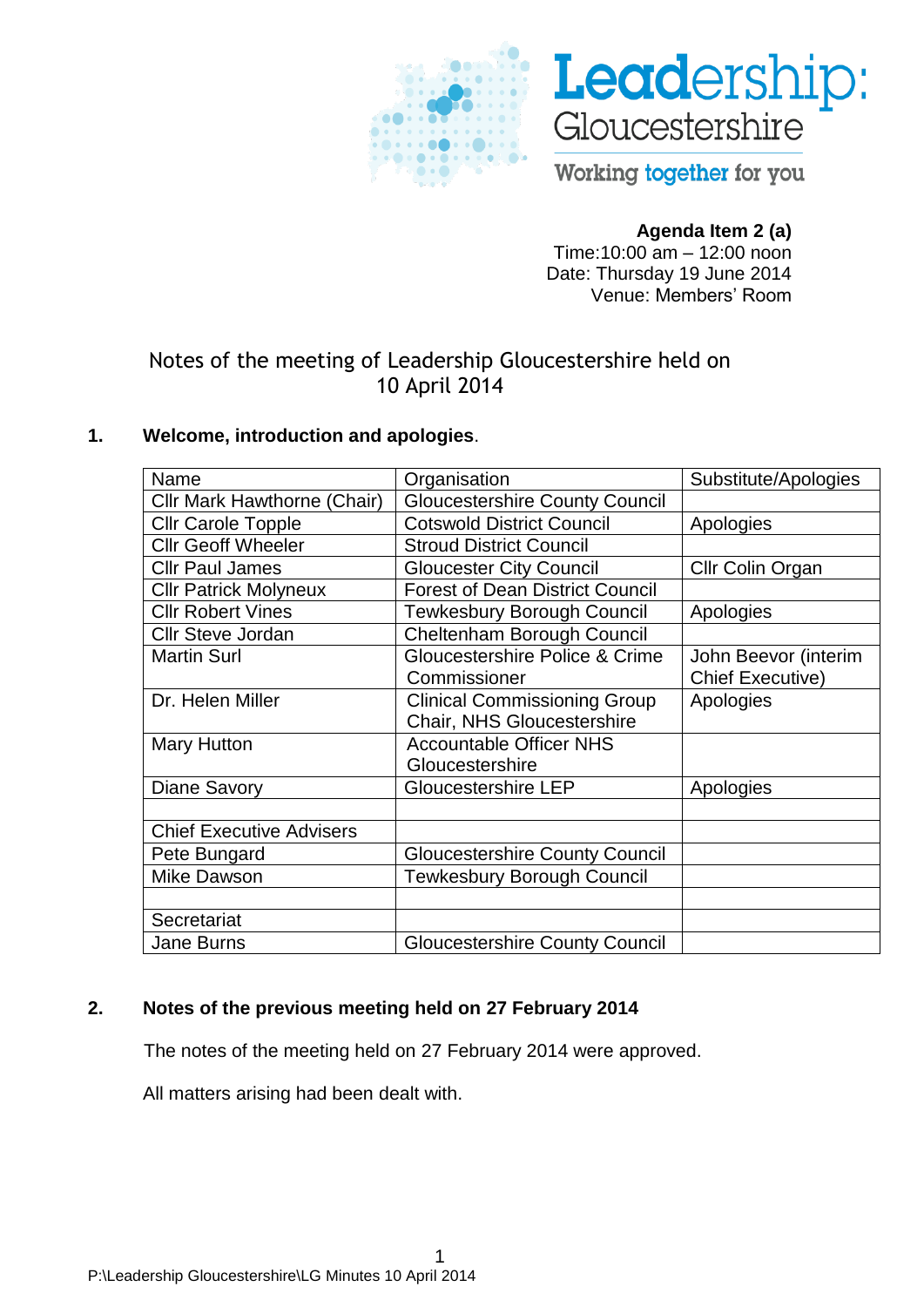## **3/4. Economic Growth/Strategic Economic Plan Update**

Mike Dawson tabled a written update. The key points included:

- the approval of the "pre-submission" version of the Joint Core Strategy (JCS) by Cheltenham, Gloucester and Tewkesbury Councils.
- the Strategic Economic Plan was submitted to Government on 28 March (copy circulated with the agenda).

The Plan was currently under assessment by civil servants, with a feedback meeting planned for 24 April. A meeting of the specialist Officer Support Group is being arranged to follow the feedback session, to continue to develop the local authority contribution.

The Shadow Joint Committee has met again and a detailed interauthority agreement was being developed. Arrangements are also well developed to establish a Joint Scrutiny Committee to work alongside the Joint Committee

The Chair congratulated the three district/borough councils on agreeing the JCS. He also thanked those involved in the development of the SEP and the Joint Committee.

Feedback so far had been positive and that is not the case in all parts of the country.

Members confirmed that arrangements are in place to formally sign off the governance arrangements. Councils will endorse the Strategic Economic Plan. The LEP provided the formal "sign-off".

## **5. Joining up Your Care**

Mary Hutton tabled slides summarising the results of the recent consultation. The objectives were to enable as many individuals and groups as possible to access the proposed approach to joining up your care. The main conclusion was that there was nothing out of line with previous consultations. Some of the headlines included:

- people are willing to do more for themselves provided they have the right infrastructure to support and empower them
- the frustration at the lack of joining up of assessments but a greater value in NHS and Social Care working together
- the importance of community locality services
- the need to improve hospital discharge

A shared vision and a set of principles had been circulated for the health and care community in Gloucestershire. Further discussions were now being planned.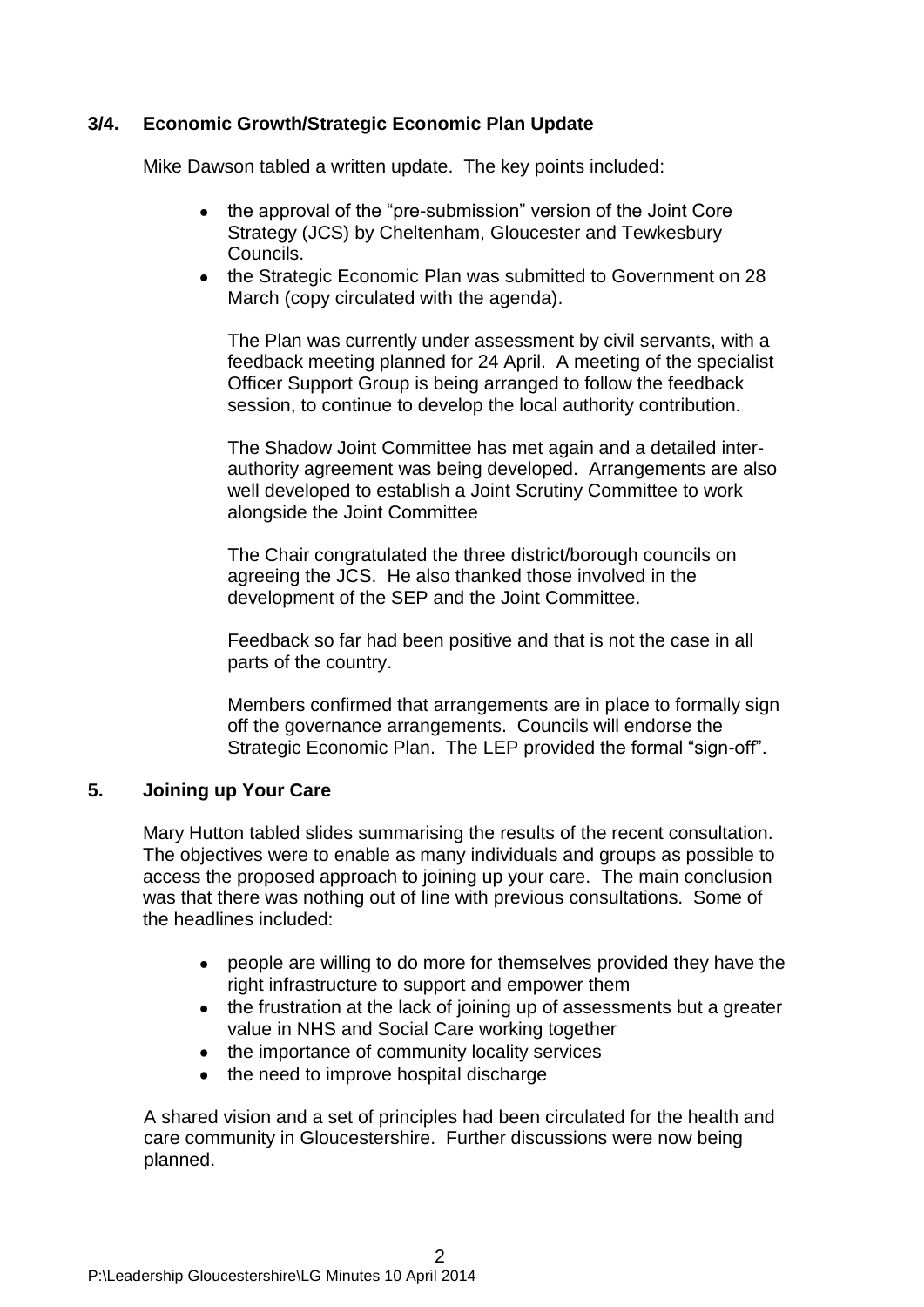Mary was thanked for the update. A wide ranging discussion ensued which covered issues including: the representative nature of responses; the future of local health facilities; the importance of working with local partners; the need for a whole systems approach; and the financial challenges.

Reference was also made to the Police and Crime Commissioner's grants funding and the County Council Active Together Scheme.

The Health and Wellbeing Board will discuss the findings of the consultation in more detail and decides on the next steps. Everyone agreed that the goal was better outcomes at less cost.

### **6. Progress Report**

a. **Countywide Strategic Planning Issues Group** – Colin Organ reported back on behalf of Paul James that the Group hadn't met since the last meeting of Leadership Gloucestershire. However, he was able to report back on the Local Transport Board on 9 April. The Board has agreed to prioritise Abbeymead/Metz Way Corridors Improvements and Cheltenham Railway Station and Gloucester Central Transport Hub (Bus Station). They had also agreed a draft Rail Strategy.

It was noted that Leadership Gloucestershire had appointed Julian Wain as the Chief Executive Lead for the LTB. This was to be reviewed by Chief Executives since Julian had left.

#### *Agreed Action:*

*(1) Chief Executives to consider nominating a new Local Transport Board adviser (Mike Dawson).*

b. **Health and Wellbeing Board**: Mary Hutton gave an update on the most recent meeting. It had agreed the Better Care Fund submission.

### **7. Leadership Gloucestershire Review**

Leadership Gloucestershire had been established in January 2011 as a new iteration of a strategic partnership for the County. The original vision and purpose was to:

- provide vision, leadership and strategic direction for public sector **Gloucestershire**
- ensure joined up delivery of public services
- provide a strong single voice for Gloucestershire and promote the interests of the county and its residents
- commission work and make joint decisions on collective priorities

Leadership Gloucestershire had made good progress in these areas. In the last 9-10 months the focus had been on economic growth and overseeing the creation of the new Joint Committee. It was timely to review the group's role going forward.